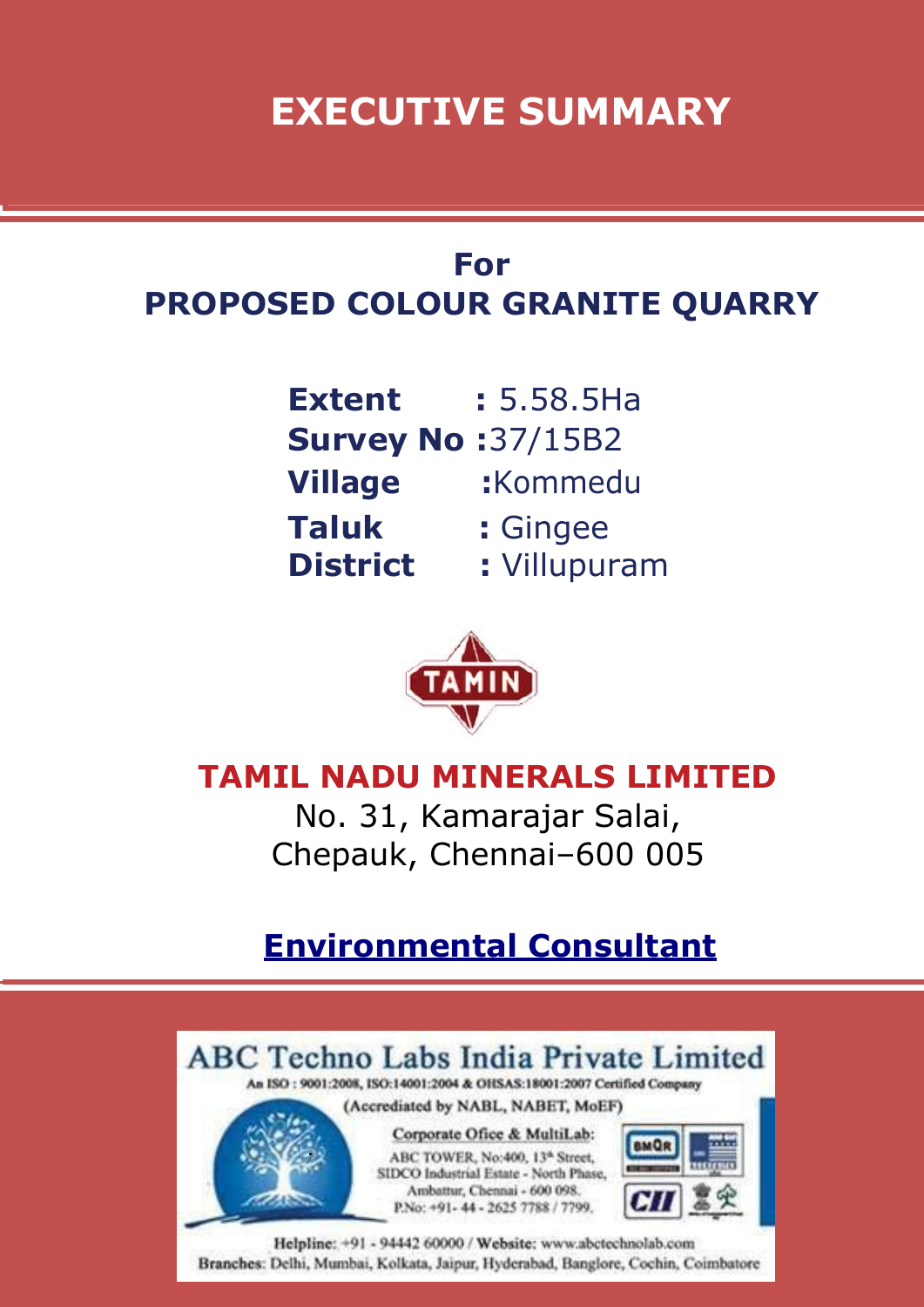## **1 INTRODUCTION**

Tamil Nadu Minerals Ltd, also called as TAMIN (An Undertaking of Government of Tamil Nadu) has been established in the year 1978. It entered the international granite market in the year 1979 and has secured a steady market for dimensional blocks of black and other color Granite in countries like Japan, Germany, Italy, Australia, UK, Switzerland, Holland, USA etc. TAMIN is the only organization recognized by Bureau of Indian Standard for manufacture and supply of I.S. Sand all over the country. TAMIN has developed expertise in the mining of granite dimensional stones of different varieties including black granite (Dolerite), Kashmir white (Leptynite), Paradiso (Migmatite gneiss), Green onyx (Syenite - porphyry) Red wave (Pink Feldspathic gneiss) Colombo Juparana (Pegmatitic granite gneiss of migmatitic origin), Raw silk (Yellow feldspathic Leptynite) and a number of other coloured granite varieties apart from other industrial minerals viz. quartz and feldspar, graphite, lime stone, silica sand, vermiculite, etc. The Company is having its Registered Office at **M/s. Tamil Nadu Minerals Limited,** No. 31, Kamarajar Salai, Chepauk, Chennai – 600 005.

The Government of Tamil Nadu has granted Granite quarrying lease over an extend of 5.58.5Ha in S.F.NO.37/15B2 of Kommedu village, Gingee Taluk, Villupuram District, Tamil Nadu vide G.O. (3D) No.63, Industries(MME.1) Department, dated: 05.12.2011, for the period of 30 years from 09.03.2012 to 08.03.2042.

The Mining Plan for Colour Granite of Kommedu S.F.No. 37/15B2, Gingee Taluk, Villupuram District, Tamil Nadu State was approved by the commissioner of Geology and Mining, Chennai vide Letter No. 11791/MM5/2007, dated: 23.11.2011.

Further, Modified Scheme of Mining in respect of the subject area was prepared and submitted to the authority concerned vide this office letter No.4549/ML2/2016, dated: 23.10.2017 and the same was approved by the Director of Geology and Mining, Chennai vide Letter No. 3850/MM5/2008, dated: 31.07.2018.

As per Environmental Impact Assessment Notification, dated 14<sup>th</sup>September 2006 and 14.08.2018 and its subsequent amendments from time to time, this

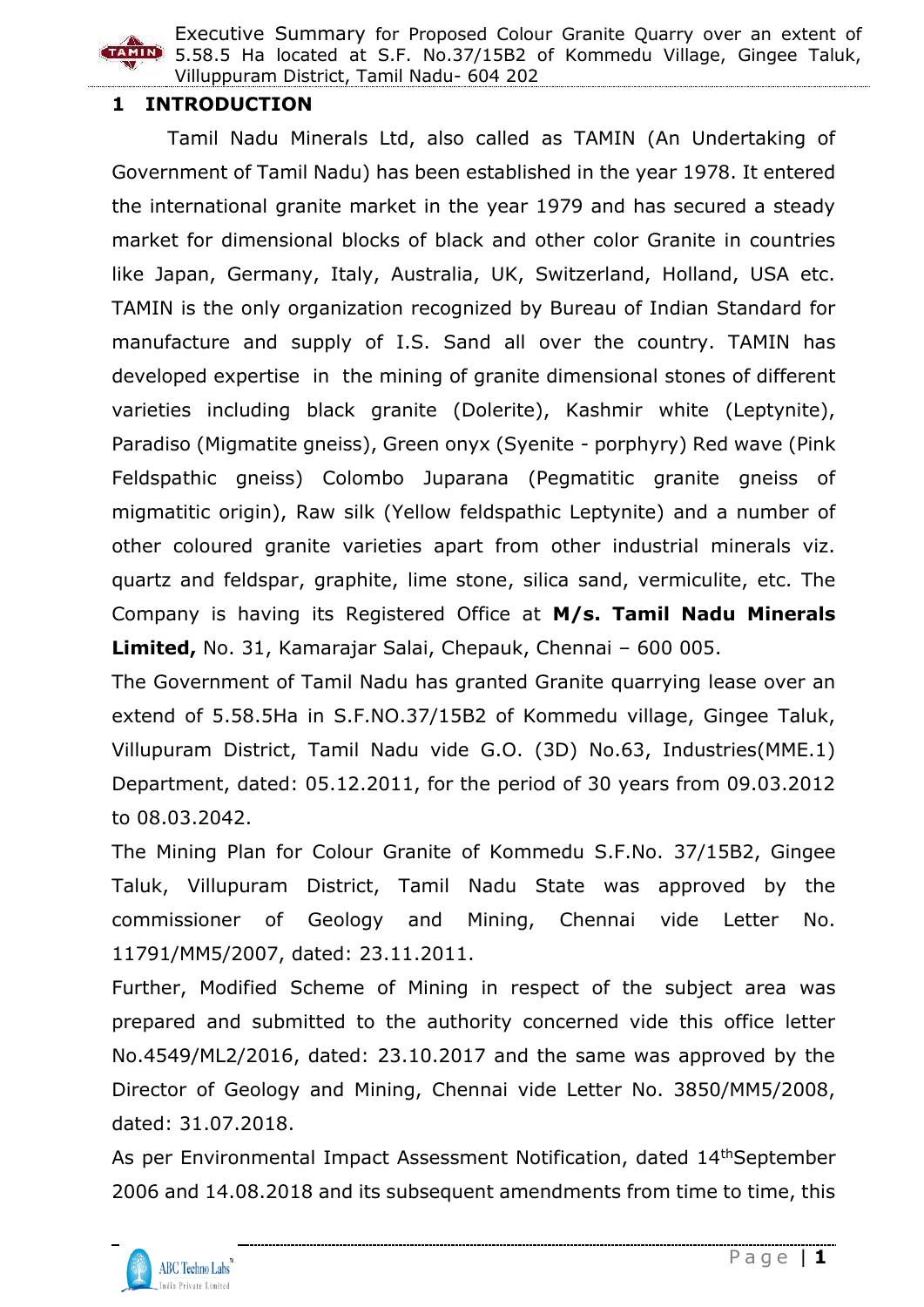

project falls under *"1(a) Mining of Minerals.* The Total extent of lease area of proposed project is 5.58.5ha it categorized as 'B2'.

Initially, Environmental Clearance was granted for this project for the production quantity of 9,072.585M<sup>3</sup> for the 5 years period of Environmental Clearance period vide SEIAA.TN/F.No.795/EC/1(a)/1175/2013, dated:27.03.2014 and same is valid up to 26.03.2019. Now, the demand for this material is getting increased in the granite industries. Hence, TAMIN has proposed to increase the production capacity to 3,432M<sup>3</sup> Per annum. Accordingly, necessary Modified Scheme of Mining has been prepared and submitted to the authority vide this office Letter No.4549/ML2/2016, dated: 23.10.2017 and the same was approved by the Director of Geology and Mining, Chennai vide Letter No.3850/MM5/2018, dated:31.07.2018.

| S.No             | <b>Particulars</b>                | <b>Details</b>                                             |  |  |  |
|------------------|-----------------------------------|------------------------------------------------------------|--|--|--|
| 1.               | Latitude                          | 12°10'11.93"N to 12°10'24.74"N                             |  |  |  |
| 2.               | Longitude                         | 79°27'38.38"E to 79°27'50.31"E                             |  |  |  |
| $\overline{3}$ . | Site Elevation above MSL          | 80m above MSL                                              |  |  |  |
| 4.               | Topography                        | lease area generally manifests<br>The                      |  |  |  |
|                  |                                   | undulating topography.                                     |  |  |  |
| 5.               | Land use of the site              | 5.58.5 Ha of Government Poramboke Land                     |  |  |  |
| $\overline{6}$ . | Survey No.                        | S.F.No. 37/15B2                                            |  |  |  |
| 7.               | Topo Map                          | 57P/8 & 12                                                 |  |  |  |
| 8.               | Location                          | Kommedu village, Gingee Taluk, Villupuram                  |  |  |  |
|                  |                                   | District, Tamil Nadu State.                                |  |  |  |
| 9.               | Extent of lease area<br>5.58.5 Ha |                                                            |  |  |  |
| 10.              | 30 Years<br>Quarry Lease period   |                                                            |  |  |  |
| 11.              | Peak yearly production            | 22,881 M <sup>3</sup> of ROM Colour Granite per Annum      |  |  |  |
|                  | capacity                          | and 3,432 M <sup>3</sup> of recoverable production of      |  |  |  |
|                  |                                   | granite per annum                                          |  |  |  |
| 12.              | <b>Updated Mineable reserves</b>  | 9,04,010 M <sup>3</sup> of ROM (1,35,602 M <sup>3</sup> of |  |  |  |
|                  |                                   | recoverable reserves)                                      |  |  |  |
| 13.              | Waste generation                  | Granite Waste: 3,75,143 M <sup>3</sup> ; 0.B: 1,43,742     |  |  |  |
|                  |                                   | $M3$ for 5 years                                           |  |  |  |
| 14.              | Granite waste ratio               | 1:0.85( $M^3$ : $M^3$ )                                    |  |  |  |
| 15.              | Method of mining                  | Open cast semi mechanized mining method                    |  |  |  |
| 16.              | Bench parameters                  | 10m & 6m                                                   |  |  |  |
|                  |                                   | Bench Height & width<br>Vertical slope is proposed         |  |  |  |
|                  | Bench slope                       |                                                            |  |  |  |
| 17.              | Life of Mine                      | 39 Years subject to the continuous mining                  |  |  |  |
|                  |                                   | operation / Production                                     |  |  |  |
| 18.              | Requirement<br>Water<br>&         | Water Requirement:-                                        |  |  |  |
|                  | Source                            | Drinking water & Domestic purpose : 0.5<br><b>KLD</b>      |  |  |  |
|                  |                                   |                                                            |  |  |  |

|--|

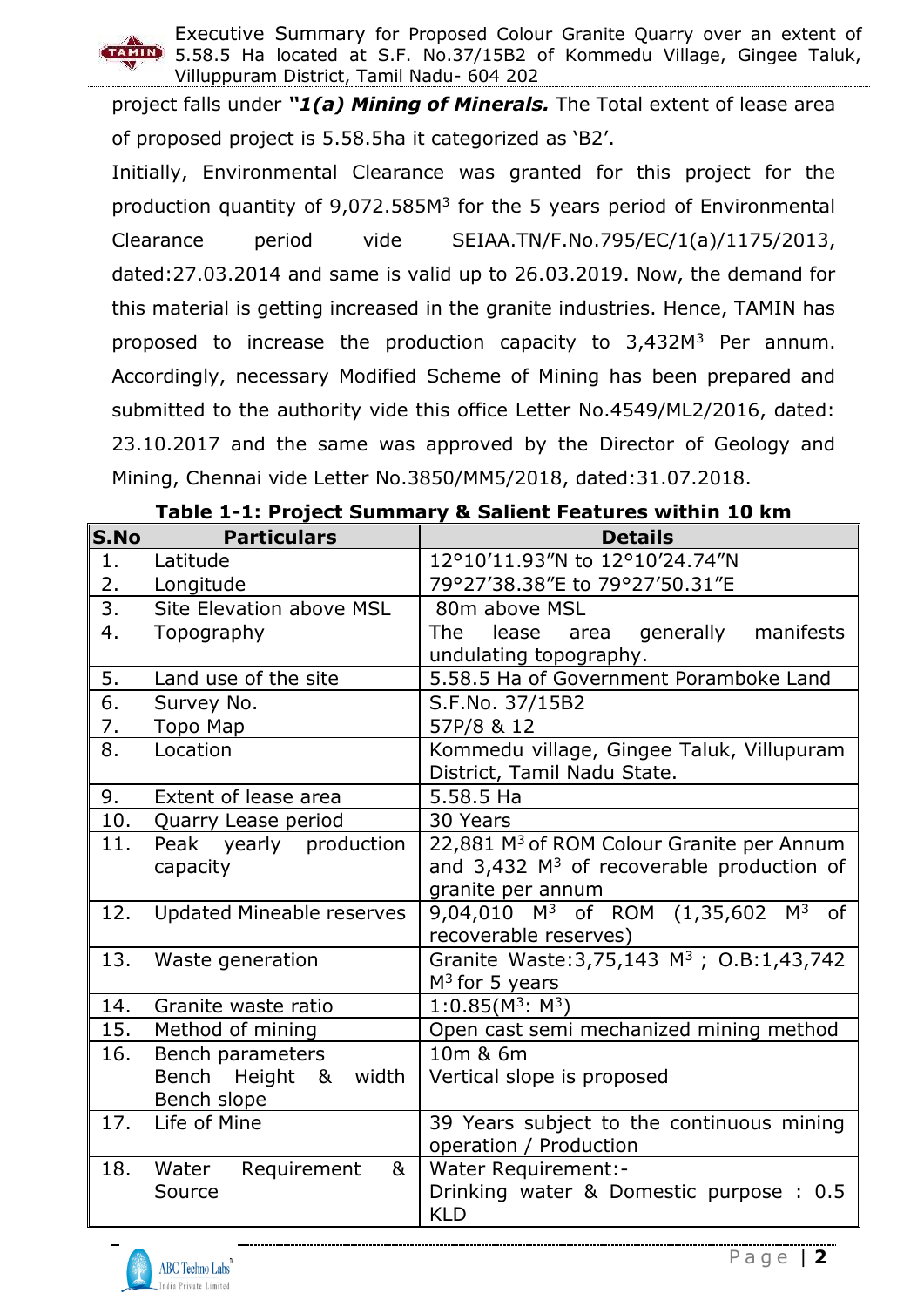

| S.No | <b>Particulars</b>           | <b>Details</b>                         |  |  |  |  |
|------|------------------------------|----------------------------------------|--|--|--|--|
|      |                              | Wire Saw cutting: 0.3 KLD              |  |  |  |  |
|      |                              | Dust suppression: 0.3 KLD              |  |  |  |  |
|      |                              | Green belt: 0.4 KLD                    |  |  |  |  |
|      |                              | Total: 1.5 KLD                         |  |  |  |  |
|      |                              | Source: From vendors and Kommedu       |  |  |  |  |
|      |                              | Village Panchayat                      |  |  |  |  |
| 19.  | Manpower                     | Direct:35, Indirect about 20           |  |  |  |  |
| 20.  | <b>Project Cost</b>          | 100 Lakh                               |  |  |  |  |
| 21.  | Nearest highway              | NH66: 9.50Km, N.                       |  |  |  |  |
|      |                              | NH66: 14.50Km, SE.                     |  |  |  |  |
|      |                              | SH4 : 4.50Km, W.                       |  |  |  |  |
| 22.  | Nearest railway station      | Perani R.S: 13Km, SE                   |  |  |  |  |
|      |                              | Mailam R.S: 15Km, SE                   |  |  |  |  |
| 23.  | Nearest airport              | Chennai Airport: 110.80 Km, NE         |  |  |  |  |
| 24.  | Nearest town / city          | Town: Gingee 15km, NE                  |  |  |  |  |
| 25.  | Reservoir/Lake/River/Sea     | Veedur Dam 17.40Km, SE.                |  |  |  |  |
|      |                              | Thiruvampattu lake: 1.40Km, NE.        |  |  |  |  |
|      |                              | Erampattu lake: 2.50Km, SE.            |  |  |  |  |
| 26.  | Reserved/Protected           | Karai R.F 4.30Km, W & Muttukkadu R.F   |  |  |  |  |
|      | Forests                      | 10.20Km, NW                            |  |  |  |  |
| 27.  | <b>State Boundary</b>        | Pondicherry Union territory 38.6km, SE |  |  |  |  |
| 28.  | parks/Wildlife<br>National   | Nil                                    |  |  |  |  |
|      | <b>Sanctuaries</b>           |                                        |  |  |  |  |
| 29.  | Important<br>Archaeological  | Nil with 10 km Radius                  |  |  |  |  |
|      | Places                       |                                        |  |  |  |  |
| 30.  | <b>Defense Installations</b> | Nil with 10 km Radius                  |  |  |  |  |
| 31.  | Nearest Port                 | Nil with 10 km Radius                  |  |  |  |  |
| 32.  | Seismic Zone                 | Zone-II (Least Active)                 |  |  |  |  |
|      |                              |                                        |  |  |  |  |

### **1.1 ENVIRONMENTAL SENSITIVE AREAS**

There are no notified ecologically sensitive areas within 10km from project boundary. The Tamil Nadu state/Puducherry Union territory runs in South East direction at about 38.6km from the project boundary. Project doesn't attract the special conditions and general conditions as per EIA Notification.

## **1.2 PROJECT LOCATION**

The total extent of Colour Granite Quarry is 5.58.5 Ha located in S.F.No.37/15B2 of Kommedu Village, Gingee Taluk, Villupuram District, Tamil Nadu State, lies in the latitude from 12°10'11.93"N to 12°10'24.47"N and longitude from 79°27'38.38"E to 79°27'50.31"E. The area is marked in the Survey of India Topo sheet No. 57 P/8 & 12. The altitude of the area is above 80m above MSL.

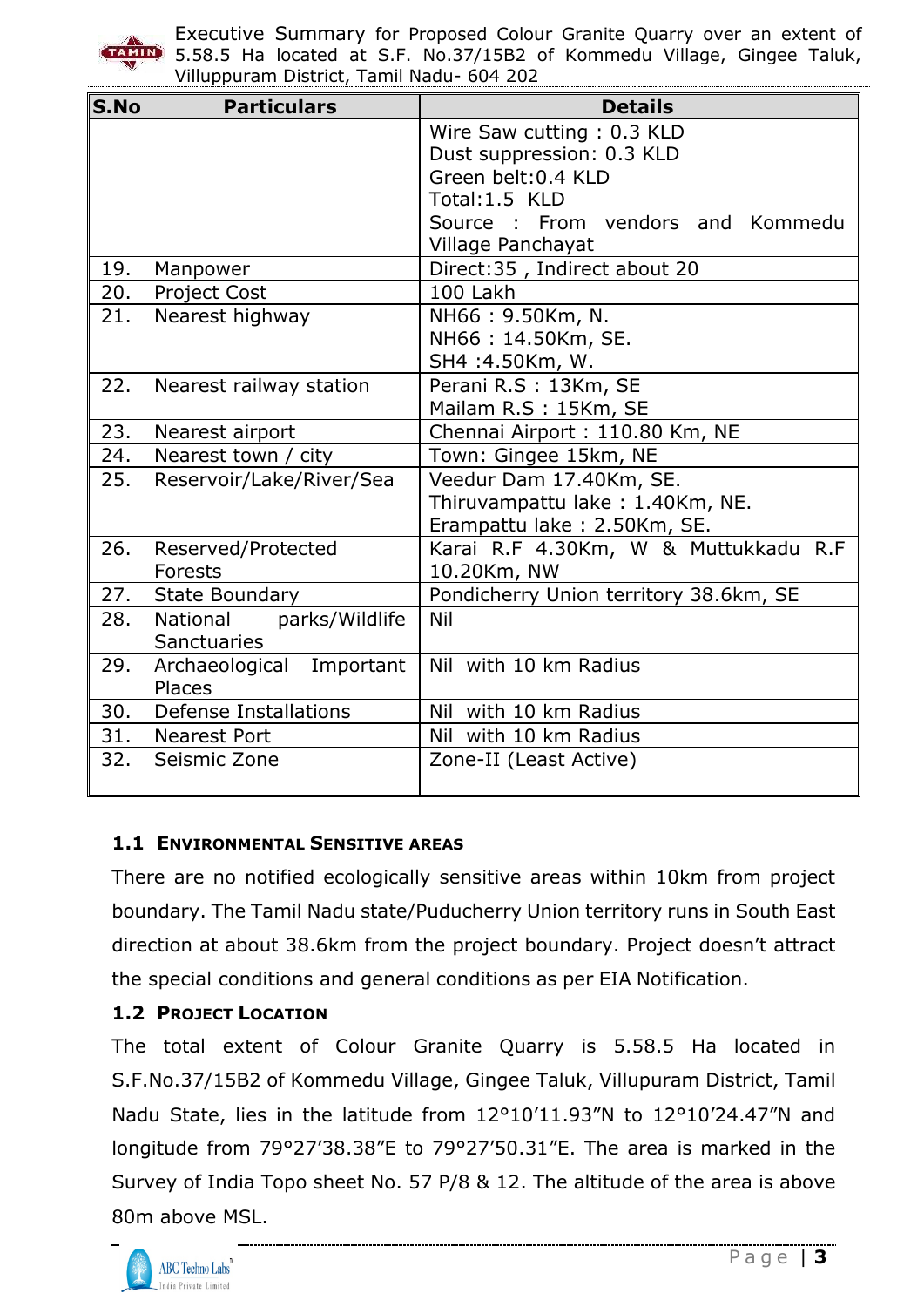



**Figure 1-1: Google Image showing lease boundary**

## **2 PROJECT DESCRIPTION**

### **2.1 METHOD OF MINING- OPEN CAST MINING**

In accordance with the Regulation 106(2) (a) of the Metalliferous Mines Regulations 1961, in all open cast workings where the ore body forms hard rock, the working faces and sides should be adequately benched and sloped; a bench height not exceeding 6m and a bench width not less than the height has to be maintained. The slope angle of such benches and sides should not exceed 60° from horizontal. However, observance of these statutory provisions into in granite dimensional stone mining is seldom possible due to the field difficulties and technical reasons as given below:

1. Recovery of the granite mineral should be as undamaged rectangular dimensional blocks. In the attempt to form the benches and sides with

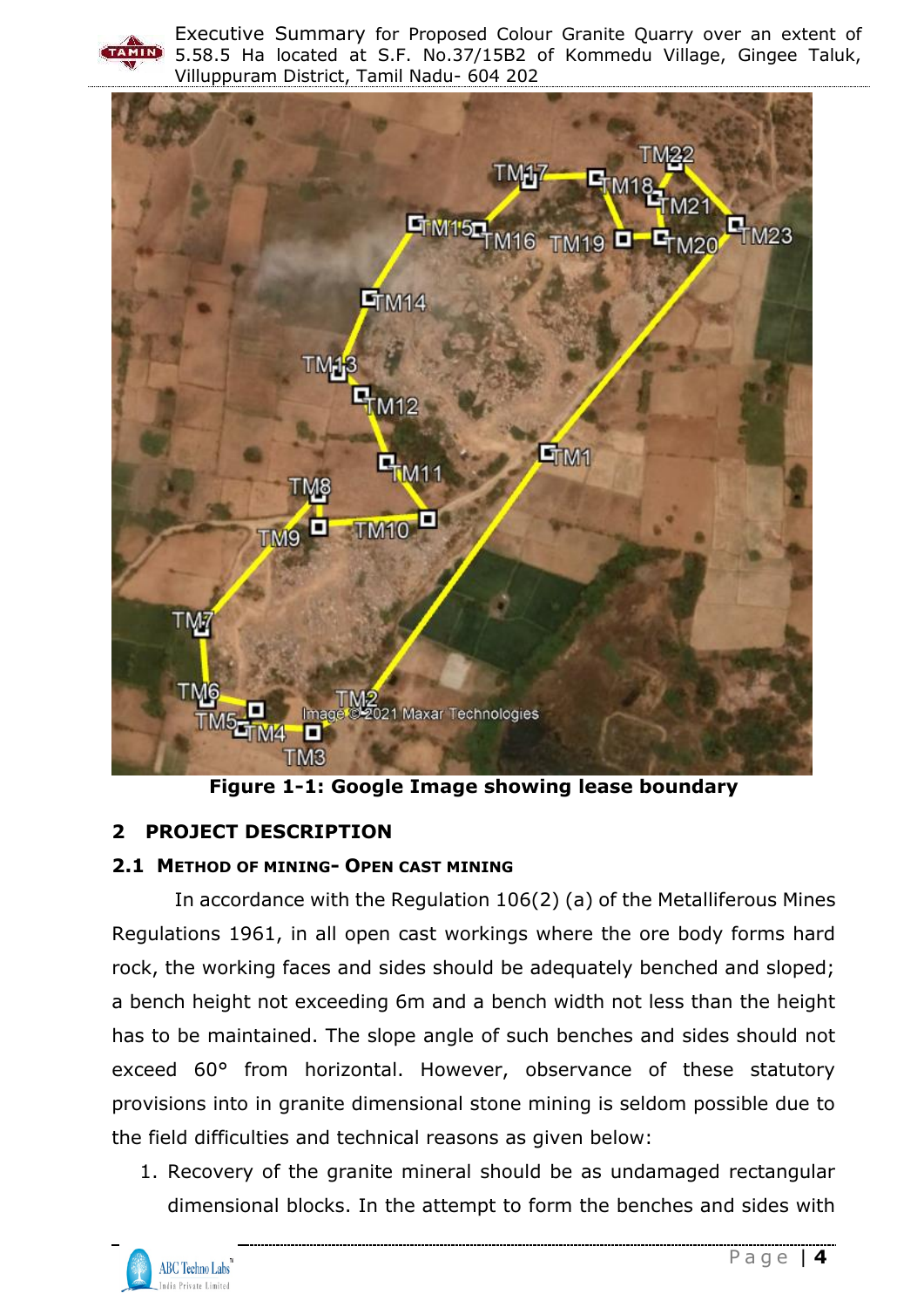

the above statutory parameters haphazard blasting may be involved. In which case, the commercial granite body may get damaged due to generation of blasting cracks.

- 2. In the exercise of forming the benches with 60° slope within the granite deposit, the portion confined between vertical and 60° as well as its complimentary part in the extricated block will become mineral waste while shaping into rectangular blocks.
- 3. The granite industry needs blocks as huge as a few cubic meters in volume with measurements up to 3m x 2m x 2m. Production of such large blocks in turn increase the recovery and reduce the mineral waste during dressing. Blocks of smaller size of certain varieties of granite are not marketable now-a-days.
- 4. Formation of too many benches with less height and the width equal to the height may lead to large volume of mineral locked up. Hence, in order to avoid mineral locked-up and to facilitate economical and convenient mining operations, it is proposed to obtain relaxation to the provisions of Regulation 106(2) (a) up to a bench parameter of 6m height and 6m width with vertical faces. Such a provision for relaxation of the Regulation has been provided within the regulation 106(2). Further, it is to be noteworthy that opencast granite mining operations with the above proposed bench parameters may not be detrimental to Mines Safety, since the entire terrain is made up of hard rock, compact

sheet and possess high stability on slope even at higher vertical angles. It is proposed not to back fill the pit in as much as good quantities of the reserve's ore underlying the pits. The stock yard for the granite quarry produced and dressing yard where the manual dressing and shaping of the blocks are carried out or located near the working pit in order to minimize the lead from the pit to the dressing yard and stockyard. A mine office storeroom, first aid room and workers rest shelters will be provided within the lease area where the mine is not proposed due to technical reasons and quality considerations.

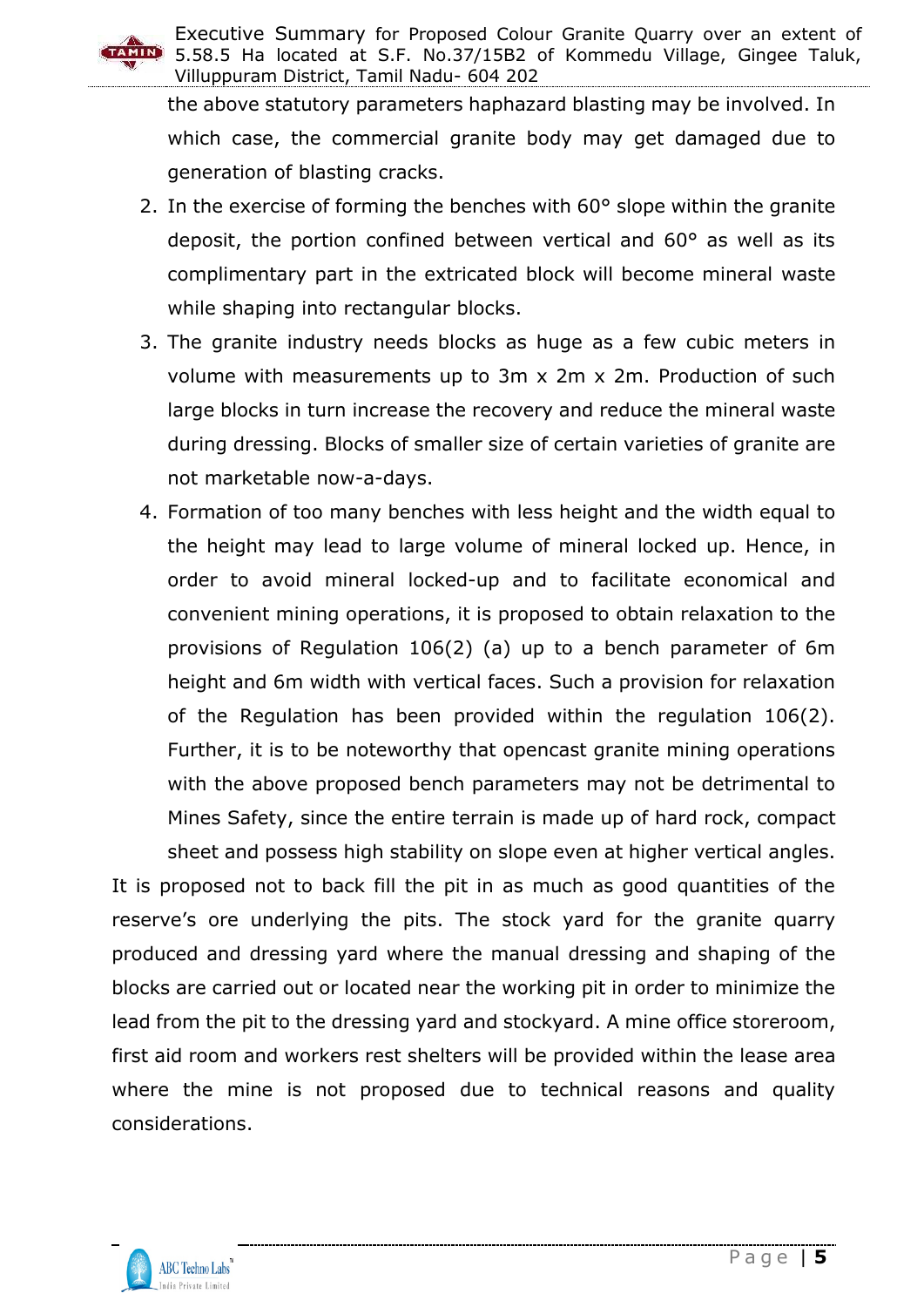

## **2.1.1 YEAR-WISE DEVELOPMENT FOR SCHEME OF MINING-II**

The year- wise development for the Scheme of Mining-II period i.e from 2022- 2023 to 2026-2027 is shown in the Year-wise Production/Development Plan and Sections.

|              |                       | <b>Recovery</b>     | Total Waste Generation $(M^3)$ |            |                                  |              |
|--------------|-----------------------|---------------------|--------------------------------|------------|----------------------------------|--------------|
| Year         | <b>ROM</b><br>$(M^3)$ | @<br>25%<br>$(M^3)$ | <b>OB</b>                      | <b>SB</b>  | <b>Granite</b><br><b>Rejects</b> | <b>Total</b> |
| 2022-2023    | 13,723                | 3,431               |                                |            | 10,292                           | 10,292       |
| 2023-2024    | 13,728                | 3,432               |                                |            | 10,296                           | 10,296       |
| 2024-2025    | 13,727                | 3,432               |                                |            | 10,295                           | 10,295       |
| 2025-2026    | 13,728                | 3,432               |                                |            | 10,296                           | 10,296       |
| 2026-2027    | 13,725                | 3,432               |                                |            | 10,293                           | 10,293       |
| <b>Total</b> | 68,631                | 17,159              | <b>Nil</b>                     | <b>Nil</b> | 51,472                           | 51,472       |

**Table 2-1: Year-Wise Development for Scheme of Mining-II**

| • Total Proposed ROM               | : $68,631$ M <sup>3</sup> |
|------------------------------------|---------------------------|
| • Total Recoverable Reserves @ 25% | : $17,159$ M <sup>3</sup> |
| • Granite Waste @ 75%              | : $51,472$ M <sup>3</sup> |
| • Over Burden/ Side Burden         | :Nil                      |
| • Total Waste                      | $: 51,472 \text{ M}^3$    |
| • Granite: Waste Ratio             | : 1:0.75                  |

#### **Table 2-2: Updated Mineable Reserves as on 30.06.2021**

|                                            | <b>Average Measurements (m)</b> |                  |          |                       | <b>Saleable</b>                    | <b>Granite</b>                   |
|--------------------------------------------|---------------------------------|------------------|----------|-----------------------|------------------------------------|----------------------------------|
| <b>Bench</b>                               | Length                          | Width            | Depth    | <b>ROM</b><br>$(M^3)$ | <b>Reserves</b><br>@25%<br>$(M^3)$ | waste @<br>75% (M <sup>3</sup> ) |
| <b>Sections PQ-AB &amp; CD</b>             |                                 |                  |          |                       |                                    |                                  |
| I <sup>st</sup> Bench                      | 122.00                          | $(62+70)/2$      | 10.00    | 81,740                |                                    |                                  |
| II <sup>nd</sup> Bench                     | 110.00                          | $(52+58)/2$      | 10.00    | 60,500                |                                    |                                  |
| III <sup>rd</sup> Bench                    | 98.00                           | $(40+46)/2$      | 10.00    | 42,140                |                                    |                                  |
| <b>Sections PQ-EF, GH &amp; JK</b>         |                                 |                  |          |                       |                                    |                                  |
| I <sup>st</sup> Bench                      | 222.00                          | $(89+136+107)/3$ | 10.00    | 2,45,687              |                                    |                                  |
| II <sup>nd</sup> Bench                     | 210.00                          | $(77+124+95)/3$  | 10.00    | 2,07,207              |                                    |                                  |
| III <sup>rd</sup> Bench                    | 198.00                          | $(65+112+83)/3$  | 10.00    | 1,71,607              |                                    |                                  |
| <b>Total Mineable Reserves</b>             |                                 | 8,08,881         |          |                       |                                    |                                  |
| (-) Past working upto 30.06.2021           |                                 |                  |          | $(-)$<br>32,840       |                                    |                                  |
| Updated Mineable Reserves as on 30.06.2021 |                                 | 7,76,041         | 1,94,010 | 5,82,031              |                                    |                                  |

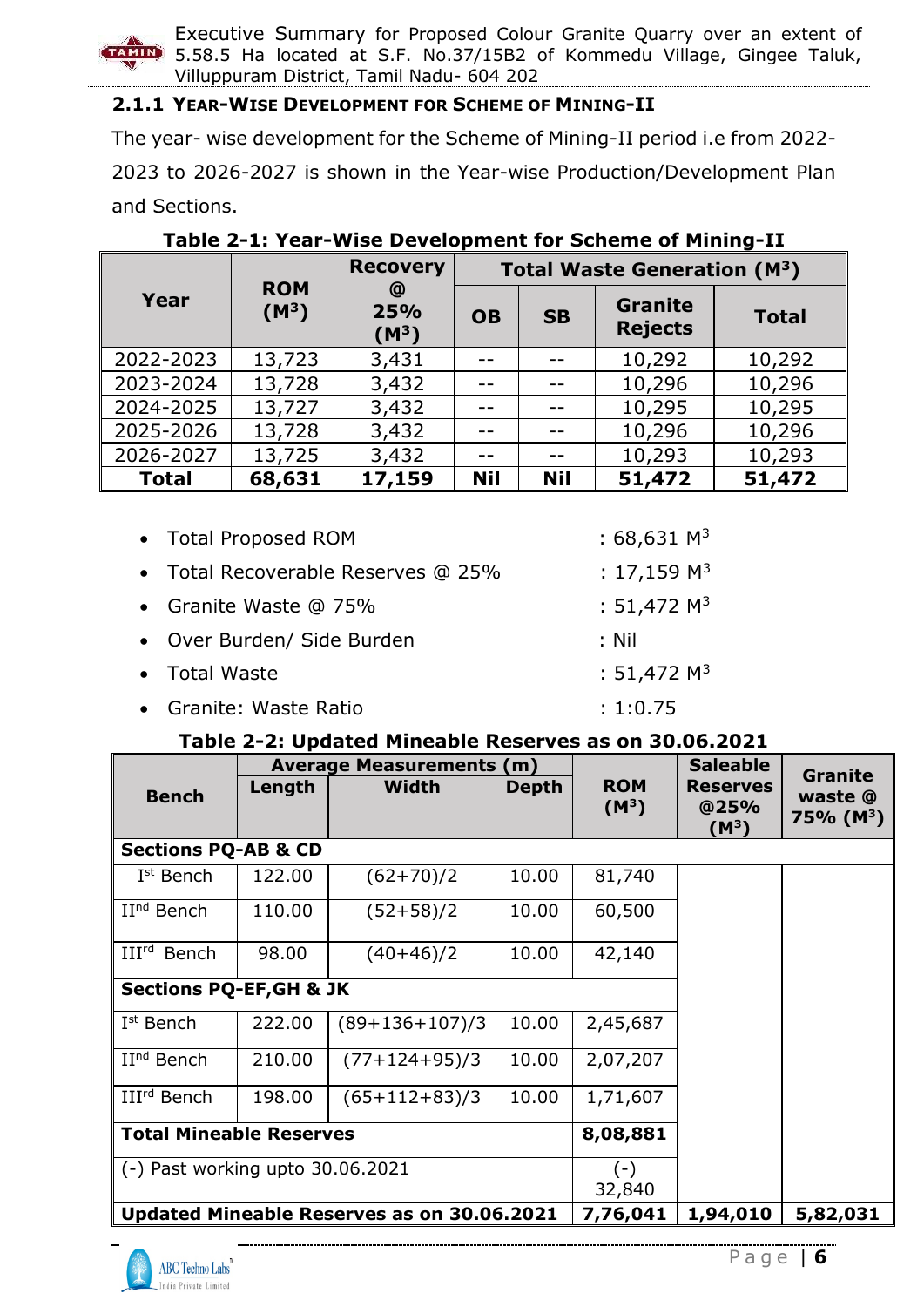

## **2.1.2 YEARLY PIT-WISE DEVELOPMENT PLAN**

The Year-wise development for the Scheme of Mining-II are as follows

and shown in Table 2-3

| rable 2-5. Tearly Pit-Wise development plan |                |                                     |                        |                                                  |            |                 |                      |           |  |
|---------------------------------------------|----------------|-------------------------------------|------------------------|--------------------------------------------------|------------|-----------------|----------------------|-----------|--|
|                                             |                | <b>Dimensions (Average)</b><br>in M |                        |                                                  | <b>ROM</b> | <b>Recovery</b> | <b>Granite</b>       | OB /      |  |
| Year                                        | <b>Section</b> |                                     |                        |                                                  | $(M^3)$    | @ 25%           | <b>Waste</b><br>@75% | <b>SB</b> |  |
|                                             |                | L                                   | W                      | D                                                |            | $(M^3)$         | $(M^3)$              | $(M^3)$   |  |
| 2022                                        | PQ & AB        |                                     | <b>Colour Granite:</b> |                                                  | 1,663      | 416             | 1,247                | $ -$      |  |
|                                             |                | First Bench:                        |                        |                                                  |            |                 |                      |           |  |
| 2023                                        |                | 21.00                               | 17.40                  | $(7.5+1.6) / 2$                                  |            |                 |                      |           |  |
|                                             |                |                                     | Second Bench:          |                                                  | 12,060     | 3,015           | 9,045                |           |  |
|                                             |                | 45.35 29.00                         |                        | $(10+10+7.5)$                                    |            |                 |                      |           |  |
|                                             |                |                                     |                        | 3                                                |            |                 |                      |           |  |
|                                             |                |                                     |                        | Total Production for the year 2022-2023          | 13,723     | 3,431           | 10,292               |           |  |
| 2023                                        | RS& CD         |                                     | <b>Colour Granite:</b> |                                                  |            |                 |                      |           |  |
|                                             |                | First Bench:                        |                        |                                                  |            |                 |                      |           |  |
| 2024                                        |                |                                     | $(11.4+44.4)$ 6.00     | 6.50                                             | 1,088      | 272             | 816                  |           |  |
|                                             |                |                                     | Second Bench:          |                                                  |            |                 |                      |           |  |
|                                             |                | 40.00                               |                        | 10.00<br>31.60                                   |            |                 |                      |           |  |
|                                             |                |                                     |                        |                                                  | 12,640     | 3,160           | 9,480                |           |  |
|                                             |                |                                     |                        | Total Production for the year 2023-2024          | 13,728     | 3,432           | 10,296               |           |  |
| 2024                                        | RS & EF        |                                     | <b>Colour Granite:</b> |                                                  |            |                 |                      |           |  |
|                                             |                | First Bench:                        |                        |                                                  |            |                 |                      |           |  |
| 2025                                        |                | 16.60                               | 24.40                  | 3.00                                             | 1,215      | 304             | 911                  |           |  |
|                                             |                |                                     | Second Bench:          |                                                  |            |                 |                      |           |  |
|                                             |                | 34.00                               | 46.00                  | 8.00                                             | 12,512     | 3,128           | 9,384                |           |  |
|                                             |                |                                     |                        | Total Production for the year 2024-2025          | 13,727     | 3,432           | 10,295               |           |  |
| 2025                                        | PQ&            |                                     | <b>Colour Granite:</b> |                                                  |            |                 |                      |           |  |
|                                             | GH             | First Bench:                        |                        |                                                  |            |                 |                      |           |  |
| 2026                                        |                |                                     |                        | $8.25$ 43.40 $(3.3+6.3+8.1+7)$<br>4              | 2,213      | 553             | 1,660                |           |  |
|                                             |                |                                     | Second Bench:          |                                                  |            |                 |                      |           |  |
|                                             |                |                                     | 46.40 44.00            | 5.64                                             | 11,515     | 2,879           | 8,636                |           |  |
|                                             |                |                                     |                        |                                                  |            |                 |                      |           |  |
|                                             |                |                                     |                        | Total Production for the year 2025-2026          | 13,728     | 3,432           | 10,296               |           |  |
| 2026                                        | RS & JK        |                                     | <b>Colour Granite:</b> |                                                  |            |                 |                      |           |  |
|                                             |                | First Bench:                        |                        |                                                  |            |                 |                      |           |  |
| 2027                                        |                | 17.20 24.00                         |                        | 3.70                                             | 1,527      | 382             | 1,145                |           |  |
|                                             |                |                                     | Second Bench:          |                                                  |            |                 |                      |           |  |
|                                             |                | 42.80 28.50                         |                        | 10.00<br>Total Production for the year 2026-2027 | 12,198     | 3,050<br>3,432  | 9,148<br>10,293      | --        |  |
|                                             |                |                                     |                        |                                                  | 13,725     |                 |                      |           |  |

## **Table 2-3: Yearly Pit-wise development plan**

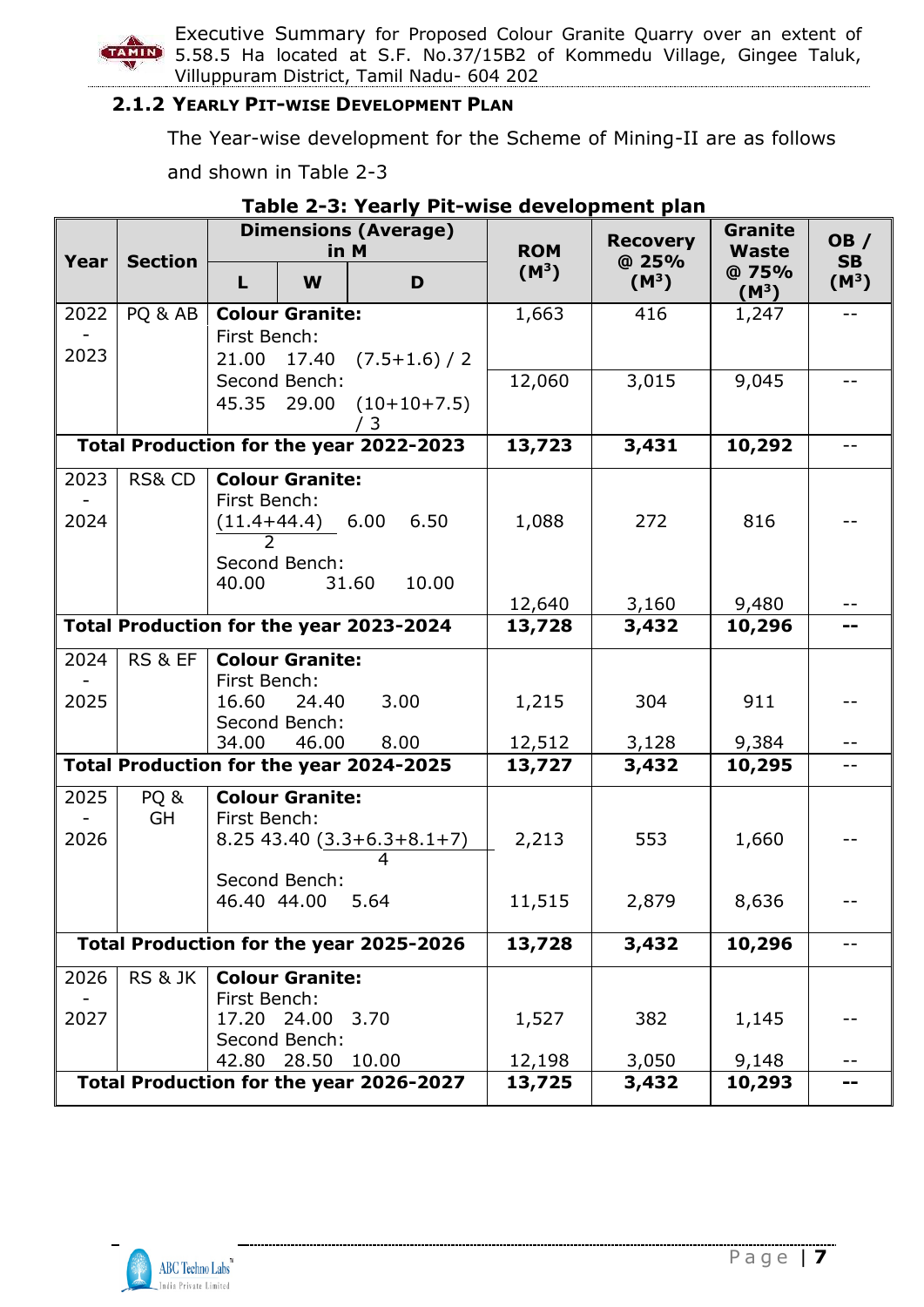

|          |                |                        |                |                   | rable 2-4: Details of depth and benches for Scheme of Mining-II |              |                |
|----------|----------------|------------------------|----------------|-------------------|-----------------------------------------------------------------|--------------|----------------|
|          |                | R.L                    |                | Depth Details (m) |                                                                 |              |                |
| Year     | <b>Section</b> | <b>Propose</b><br>d(m) | <b>Present</b> | <b>Proposed</b>   | Remaining                                                       | <b>Total</b> | <b>Benches</b> |
| 2022-    | PQ-AB          | 119.765                |                | 13.72             | 16.28                                                           | 30           | 2Nos           |
| 2023     |                | to                     |                |                   |                                                                 |              |                |
|          |                | 116.045                |                |                   |                                                                 |              |                |
| $2023 -$ | RS-CD          | 112.545                |                | 16.50             | 13.50                                                           | 30           | 2Nos           |
| 2024     |                | to                     |                |                   |                                                                 |              |                |
|          |                | 96.045                 |                |                   |                                                                 |              |                |
| $2024 -$ | RS-EF          | 111.401                |                | 11.00             | 19.00                                                           | 30           | 2Nos           |
| 2025     |                | to                     |                |                   |                                                                 |              |                |
|          |                | 100.401                |                |                   |                                                                 |              |                |
| $2025 -$ | PQ-GH          | 112.221                | 1.00           | 11.82             | 17.18                                                           | 30           | 2Nos           |
| 2026     |                | to                     |                |                   |                                                                 |              |                |
|          |                | 100.401                |                |                   |                                                                 |              |                |
| $2026 -$ | RS-JK          | 109.745                |                | 13.70             | 16.30                                                           | 30           | 2Nos           |
| 2027     |                | to                     |                |                   |                                                                 |              |                |
|          |                | 96.045                 |                |                   |                                                                 |              |                |

## **Table 2-4: Details of depth and benches for Scheme of Mining-II**

## **2.2 PROJECT REQUIREMENTS**

### **2.2.1 LAND REQUIREMENT**

The total extent Colour Granite Mine is over an Extent of 5.58.5 ha located in S.F.No. 37/15B2, Kommedu Village, Gingee Taluk, Villuppuram District, Tamil Nadu State, lies in the latitude from 12°10'11.93"N to 12°10'24.47"N and longitude from 79°27'38.38"E to 79°27'50.31"E. The area is marked in the survey of India Topo sheet No.57P/8 & 57P/12. The altitude of the area is above 80m above MSL. Quarry Land is classified as Government Poramboke land and leased to Tamil Nadu Minerals Limited (TAMIN).

| <b>Description</b>      | <b>Present</b><br><b>Area</b><br>(Ha.) | Area to be required<br>during the Mining<br>Plan period (Ha.) | Area at the end of life<br>of the quarry (Ha.)             |
|-------------------------|----------------------------------------|---------------------------------------------------------------|------------------------------------------------------------|
| under<br>Area<br>Quarry | 0.65.0                                 | 0.60.0                                                        | 3.44.0                                                     |
| Waste Dump              | 0.40.0                                 | 0.45.0                                                        | 1.99.0 (including<br>Afforestation area of<br>$0.82.0$ Ha) |
| Infrastructure          | 0.00.5                                 |                                                               | 0.00.5                                                     |
| Roads                   | 0.15.0                                 |                                                               | 0.15.0                                                     |
| Green Belt              | 0.01.0                                 | 0.01.0                                                        |                                                            |
| Un-utilized<br>Area     | 4.37.0                                 | 3.24.0                                                        |                                                            |
| <b>Total</b>            | 5.58.5                                 | 4.37.0                                                        | 5.58.5                                                     |

**Table 2-5: Land use pattern of the lease area**

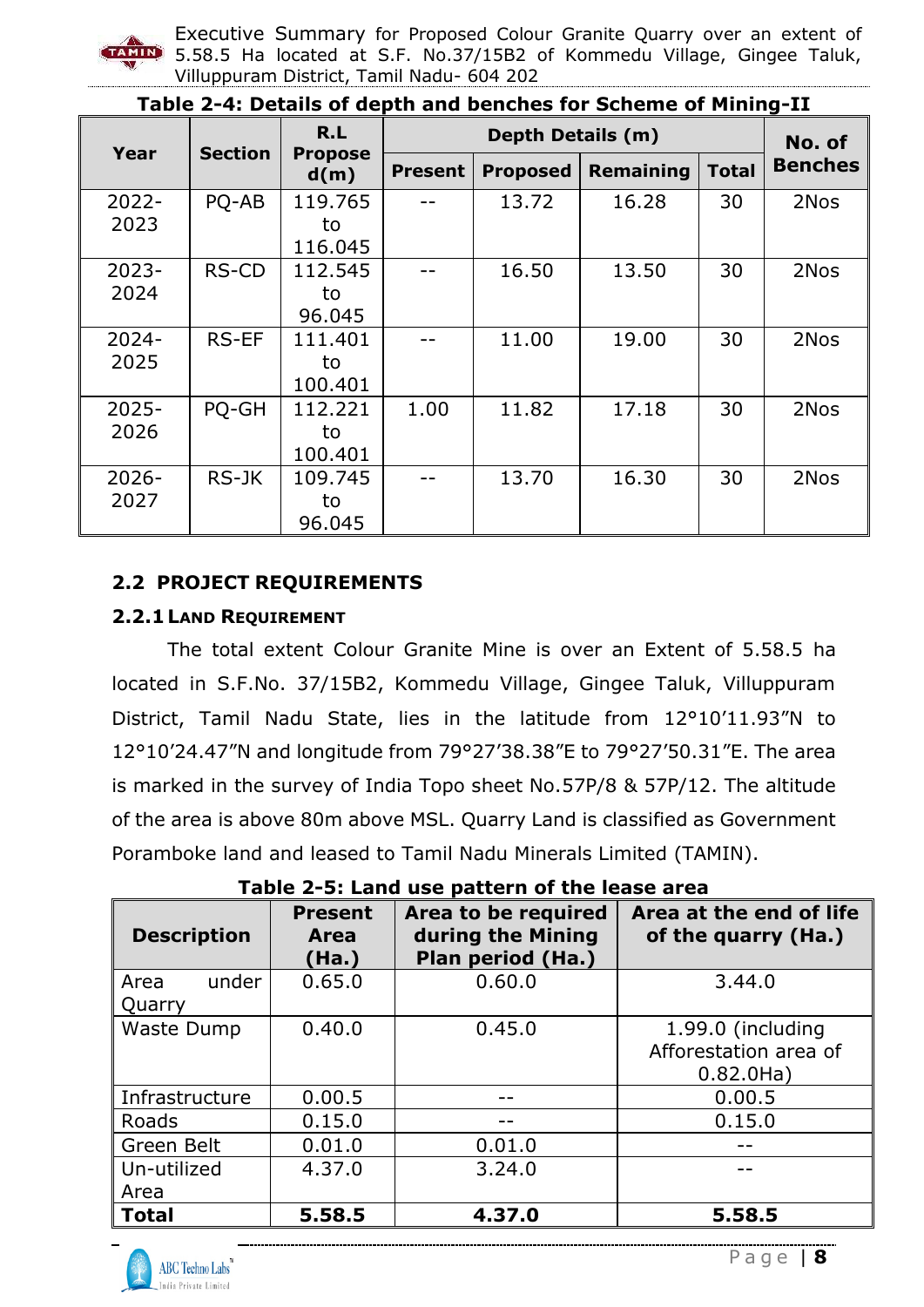

## **2.2.2 MAN POWER REQUIREMENT**

As per MMR 1961, Mines officials & other competent persons are deployed for effective supervision of mines. Mostly supervisors & skilled persons are required for looking after various aspects of operations including mining, loading & quality control etc. Details of manpower deployed in mine are as given below in Table: 2-6

|       | Table 2-0 Mail Power Reguliement                                       |      |  |  |  |
|-------|------------------------------------------------------------------------|------|--|--|--|
| S.No. | <b>Designation</b>                                                     | No's |  |  |  |
| 1.    | Manager (Second class Manager certificate of<br>competency restricted) |      |  |  |  |
| 2.    | Mine Foreman                                                           |      |  |  |  |
| 3.    | <b>Operators &amp; Drivers</b>                                         |      |  |  |  |
| 4.    | Workers (Skilled, semiskilled & unskilled)                             | 26   |  |  |  |
|       | 35                                                                     |      |  |  |  |

### **Table 2-6 Man Power Requirement**

#### **2.2.3 WATER REQUIREMENT**

Total water requirement for the mining project is 1.5 KLD. Total water required for the mine will be met from tankers. Water will be required for the Domestic purpose, Dust Suppression & Green belt development etc.

| S.No.                 | <b>Description</b>       | Quantity<br>(KLD) |  |  |  |
|-----------------------|--------------------------|-------------------|--|--|--|
|                       | Drinking and domestic    | 0.5               |  |  |  |
|                       | wire saw cutting purpose | 0.3               |  |  |  |
| 3                     | Dust suppression         | 0.3               |  |  |  |
| Green belt/plantation |                          | 0.4               |  |  |  |
| <b>Total</b>          |                          | <b>1.5 KLD</b>    |  |  |  |

**Table 2-7: Water Requirement** 

#### **2.2.4 SOLID WASTE MANAGEMENT**

Total Solid waste generation is 12 Kg/day. The Biodegradable waste of 7.2Kg/day which will be disposed to the local municipality and the about 4.8Kg/day of non-biodegradable will be disposed to the PCB authorized vendors.

### **2.3 PROJECT COST**

| <b>Table 2-8 Project cost</b>              |                     |                  |  |  |
|--------------------------------------------|---------------------|------------------|--|--|
| S.No Description of the Cost Cost in Lakhs |                     |                  |  |  |
| I. Fixed Asset Cost                        |                     |                  |  |  |
|                                            | Land Cost (Lease)   | Nil (Govt. land) |  |  |
|                                            | Labours Shed        | 50,000           |  |  |
|                                            | Sanitary facilities | 50,000           |  |  |
|                                            | <b>Fencing Cost</b> | 1,25,000         |  |  |
|                                            | Sub Total           | 2,25,000         |  |  |
| II. Variable cost                          |                     |                  |  |  |

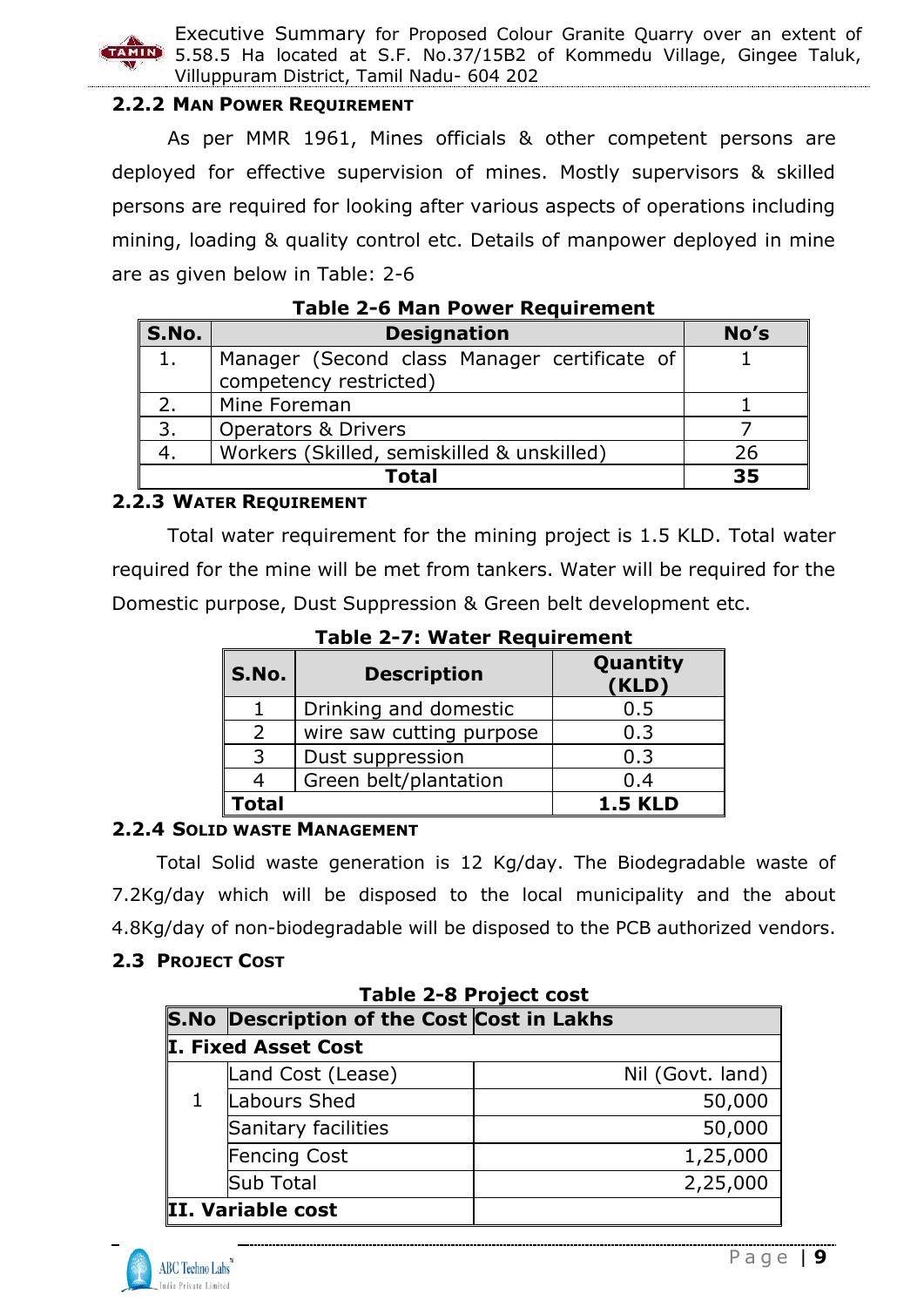

|                    |                           | <b>Operational Cost</b>  |
|--------------------|---------------------------|--------------------------|
| $\mathbf 1$        | Machineries               | 95,67,000                |
|                    | Sub Total                 | 95,67,000                |
| $\overline{2}$     | <b>EMP Cost</b>           |                          |
|                    | Afforestation             | 30,000                   |
|                    | <b>Water Sprinkling</b>   | 50,000                   |
|                    | <b>Water Quality Test</b> | 25,000                   |
|                    | Air Quality Test          | 25,000                   |
|                    | Noise/Vibration Test      | 25,000                   |
|                    | Sub Total                 | 1, 55, 000               |
| 3                  | <b>CSR Activities</b>     | 50,000                   |
| <b>Grand Total</b> |                           | 99,97,000/ @ Rs. 1 Crore |

## **3 BASELINE ENVIRONMENT**

### **3.1 METEROLOGICAL ENVIRONMENT**

The micro-meteorological conditions during the study period for hourly data of wind speed, wind direction and temperature were recorded at the project site. The nearest Indian Meteorological Department (IMD) station is Salem, the annually determined wind direction during the July, August & September is South East & East.

During the study period (July 2021 – September 2021), maximum temperature is 35°C. Minimum temperature is 25°C. Relative humidity is 42 % to 92 %. Average wind speed in study period is 4.77 m/s, predominant wind direction is from South East.& East.

### **3.2 AMBIENT AIR QUALITY**

Maximum concentrations of  $PM_{10}$ ,  $PM_{2.5}$ ,  $SO_2$ ,  $NO_2$ ,  $CO$ ,  $Pb$ ,  $O_3$ ,  $NH_3$ ,  $C_6H_6$ ,  $C_{20}$  H<sub>12</sub>, As, Ni, are well within the National Ambient Air Quality Standards for Industrial, Commercial and Residential areas at all monitoring locations during the study period. The ambient air quality has been monitored at 6 locations for 12 parameters as per NAAQS, 2009 within the study area. The average baseline levels of  $PM_{10}(38 - 61 \mu q/m^3)$ ,  $PM_{2.5}(18 - 25.63 \mu q/m^3)$ , SO<sub>2</sub> (5.2 – 9.74  $\mu$ g/m<sup>3</sup>), NO<sub>x</sub> (11.6 – 19.3  $\mu$ g/m<sup>3</sup>), CO (BDL < 0.1 mg/m<sup>3</sup>) and some are BDL, all the parameters are well within the National Ambient Air Quality Standards for Industrial and Residential areas at all monitoring locations during the study period.

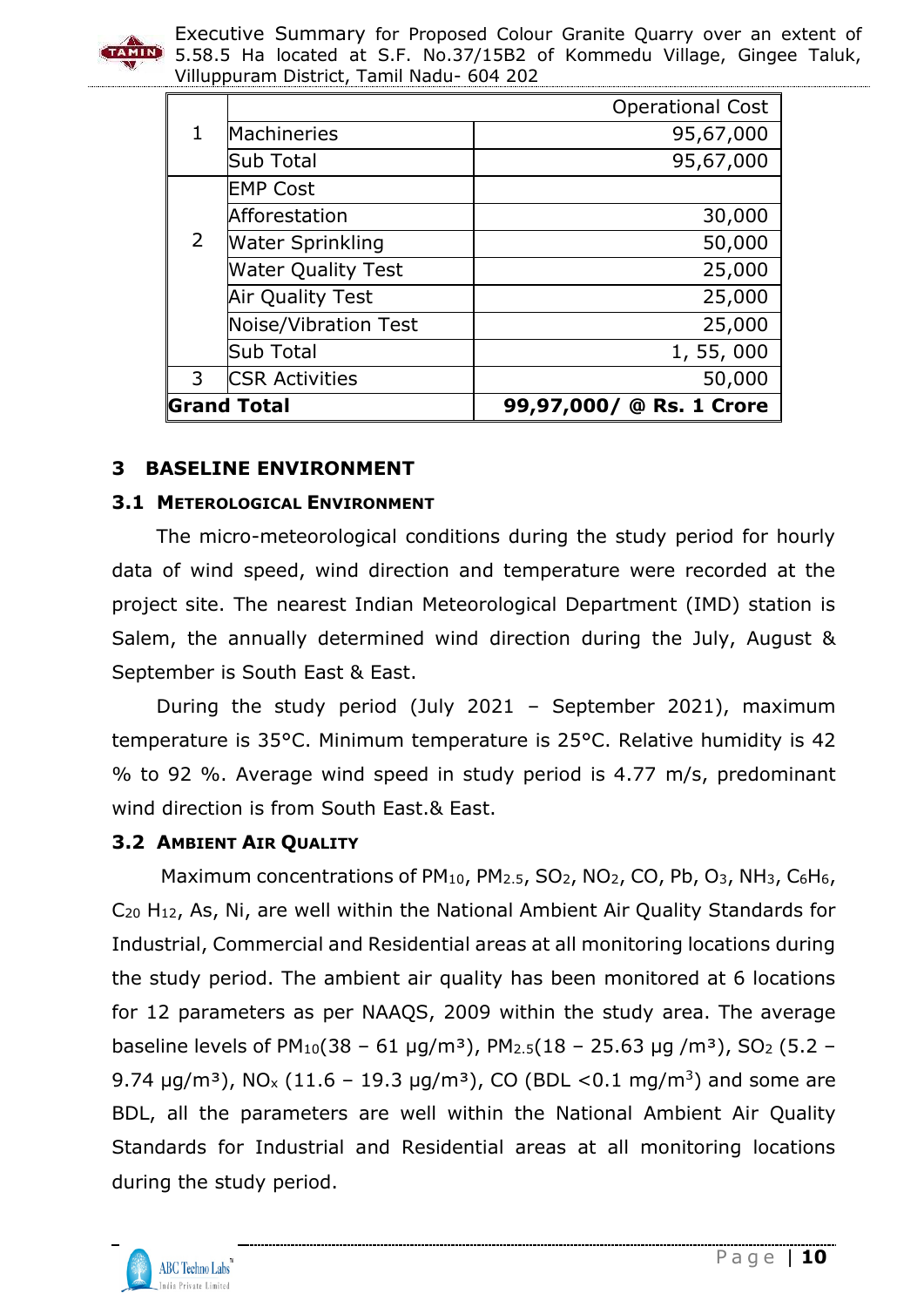

## **3.3 NOISE QUALITY**

The existing ambient noise levels were monitored using precision noise level meter in and around the project site at 10 km radius at 6 locations during study period (July to September 2021).

- In residential area day time noise levels varied from 47.1 dB (A) to 53.1 dB (A) and night time noise levels varied from 40.4 dB (A) to 44.2 dB (A) across the sampling stations.
- The field observations during the study period indicate that the ambient noise levels in residential area are within the limit prescribed by MoEF&CC (55 dB(A) Daytime & 45 dB(A) Night time).

## **3.4 WATER QUALITY**

## **Surface water quality**:-

Water sampling results are compared with Surface water standards IS 2296:1992. The results indicate that the pH ranges between 7.88, TDS ranges from 237 mg/l. The total hardness ranges from 106.6 mg/l, BOD ranges from <2 mg/l, COD ranges from 17.3 mg/l and DO ranges from 5.46 mg/l. The concentration of heavy metals within detectable limits and within the limits of IS2296:1992.

## **Ground water Quality:-**

Water sampling results are compared with IS 10500:2012 standard.

- $\triangleright$  The average pH ranges from 7.23 7.91
- $\triangleright$  TDS value varied from 376 mg/l to 516 mg/l.
- $\triangleright$  Sulphate ranges within & exceeds the permissible limit (21 mg/l 60 mg/l) in all 6 locations.
- $\triangleright$  Total hardness ranges are between 152 mg/l 292 mg/l.
- $\triangleright$  Total alkalinity ranges from 110 mg/l to 248 mg/l.
- Calcium carbonate, Magnesium and Chloride are well within the permissible limits.
- $\triangleright$  Most of the heavy metals concentrations in the study area samples are below detection limits and all are well within the limits.

## **3.5 SOIL QUALITY**

Soil sampling was carried out at six (6) locations within the study area. It has been observed that the pH of the Soil ranging from 7.48 – 8.23.indicating the moderate and ideal of plant growth properties.

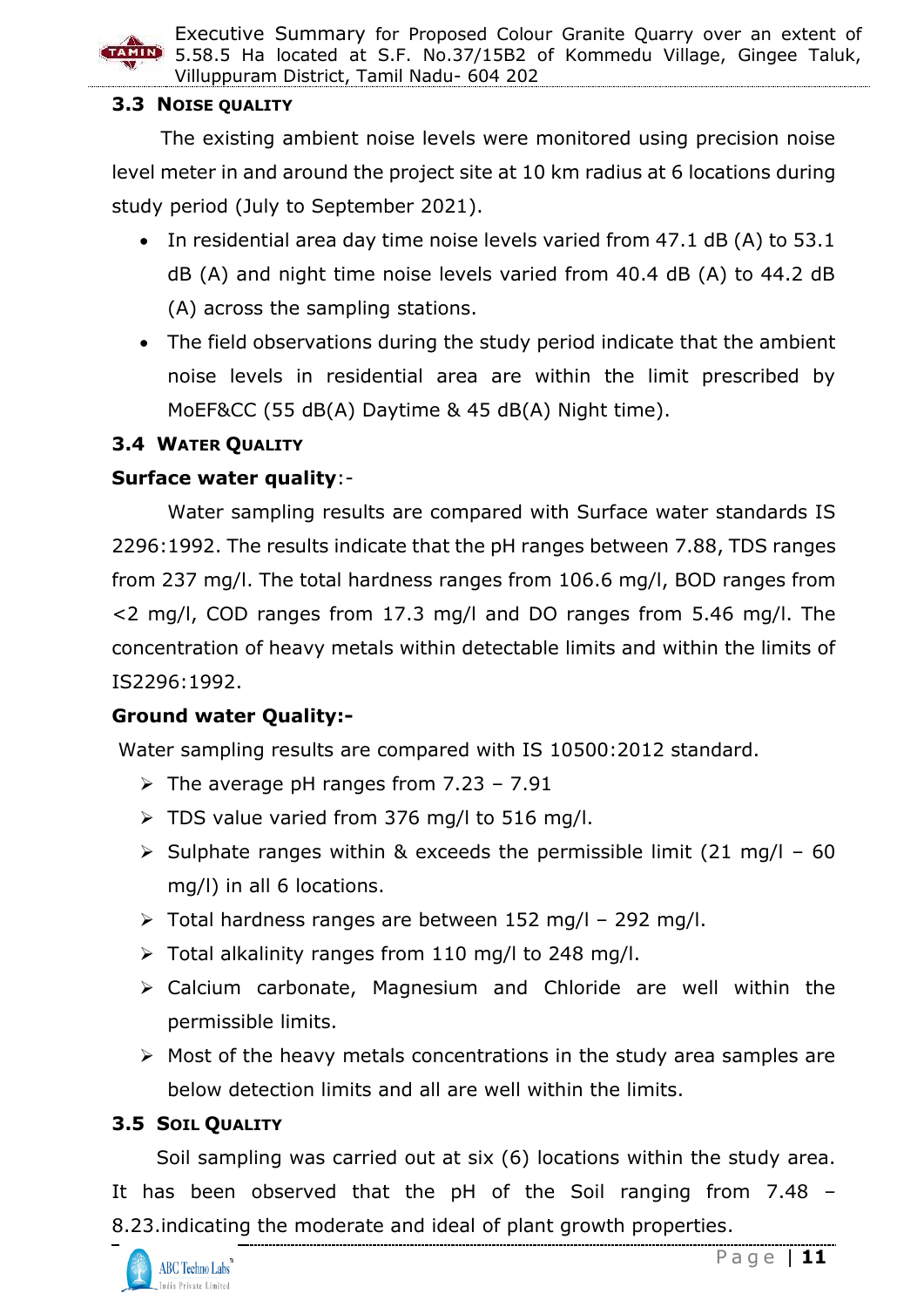The soil is pre-dominantly of loam type and clayey loam in some locations.

- $\geq$  Conductivity of the soil samples ranged from 0.075 0.256 mS/cm.
- $\triangleright$  As the EC value is less than 2000  $\mu$ S/cm, the soil is found to be nonsaline in nature
- $\triangleright$  Nitrogen content ranged from 129 kg/Ha to 234 kg/Ha,
- $\triangleright$  Potassium content ranges from 232 Kg/Ha to 378 Kg/Ha.

## **3.6 ECOLOGICAL ENVIRONMENT**

No Wildlife Sanctuary is located in 10Km from the project site. The area did not record the presence of any critically threatened species. The floral diversity is grouped into trees, shrubs, climbers, herbs, aquatic plants and phytoplankton. Similarly, the faunal diversity is grouped into mammals, birds, reptiles, amphibians and zooplankton. The study area has good vegetation cover in the western and northern western regions. Large tracts of the land are under paddy, sugarcane, and coconut and groundnut cultivation.

## **3.7 SOCIO ECONOMIC ENVIRONMENT**

The baseline data includes the socio economic status of the area. The data about the human settlements in and around the project site, health status of the community, existing infrastructure facilities for social welfare, job opportunities, safety and security of the workers and the surrounding population. Total population in the study region (Census 2011) is worked out as 1,39,580 out of which 70,390 are male and 69,190 female. The literacy rate of the total population is worked out to 88,601(71.9%). Male literacy 49,737(80.55%) and female literacy is 38,864(63.15%) and the total population of main worker 44,376(31.8%) and non-worker category are 62,134(44.5%).

## **4 ANTICIPATED ENVIRONMENTAL IMPACTS AND MITIGATION MEASURES**

## **4.1 AIR ENVIRONMENT**

The emissions mainly generated from the mining activities are blasting, drilling, scrapping, excavation, loading, unloading, and transportation etc. Machinery like compressors and jackhammers are used for drilling. Fugitive dust control in mine is given in Table 4-1.

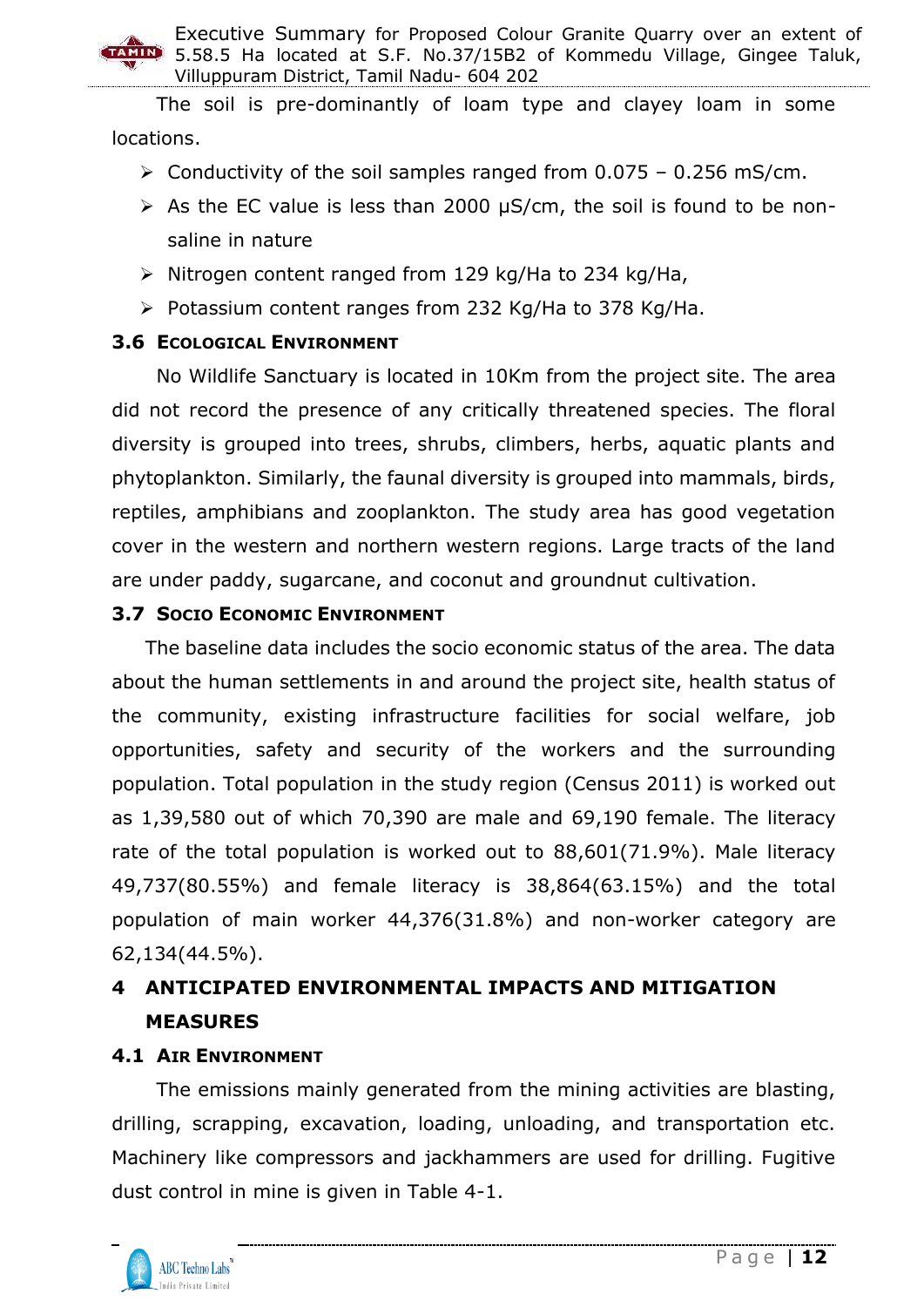

| S.No          | <b>Activities</b>                         | <b>Best practices</b><br>$\bullet$                                                                                                                                                                                                  |  |
|---------------|-------------------------------------------|-------------------------------------------------------------------------------------------------------------------------------------------------------------------------------------------------------------------------------------|--|
|               | Drilling                                  | Drills should be provided with dust extractors (dry<br>or wet system)                                                                                                                                                               |  |
| $\mathcal{P}$ | <b>Blasting</b>                           | Water spray before blasting<br>$\bullet$<br>Water spray on blasted material<br>prior<br>transportation<br>Use of controlled blasting technique<br>lo                                                                                |  |
| 3             | Transportation<br>mined<br>оf<br>material | Covering of the trucks/dumpers to avoid spillage<br>Compacted haul road<br>Speed control on vehicles<br>Development of a green belt of suitable width on<br>both sides of road, which acts as wind break and<br>traps fugitive dust |  |

|  | Table 4-1: Fugitive dust control in mine |
|--|------------------------------------------|
|--|------------------------------------------|

### **4.2 NOISE ENVIRONMENT**

Noise will be generated during drilling, blasting and transportation processes. However, the noise is not anticipated to affect any of the surroundings since there is no habitation within 1Km nearby vicinity. The advancements in blasting techniques are also expected to bring down noise levels further. All mining operations including blasting processes will be done during the day time to avoid disturbing any of the local communities surrounding the mining site.

### **4.3 WATER & WASTE WATER MANAGEMENT**

The accumulation of water inside the mines would be mainly due to the surface water entering the mines the mines during rainy season. A pump will be installed & pumping will be done to dewater the mine seepage. The excess water pumped out during rainy season will be discharged into the nearby water course. During rest of the year, the water accumulated in the mine sump area would be utilized for green belt development & for dust suppression measures.

Sewage (0.4 KLD) is being sent to septic tank followed by soak pit. The septic tank will be cleaned regularly. There is no process effluent generation in quarry project.

### **4.4 BIOLOGICAL ENVIRONMENT**

To reduce the adverse effects on flora/fauna in mine area due to deposition of dust generating from mining operations, water sprinkling and

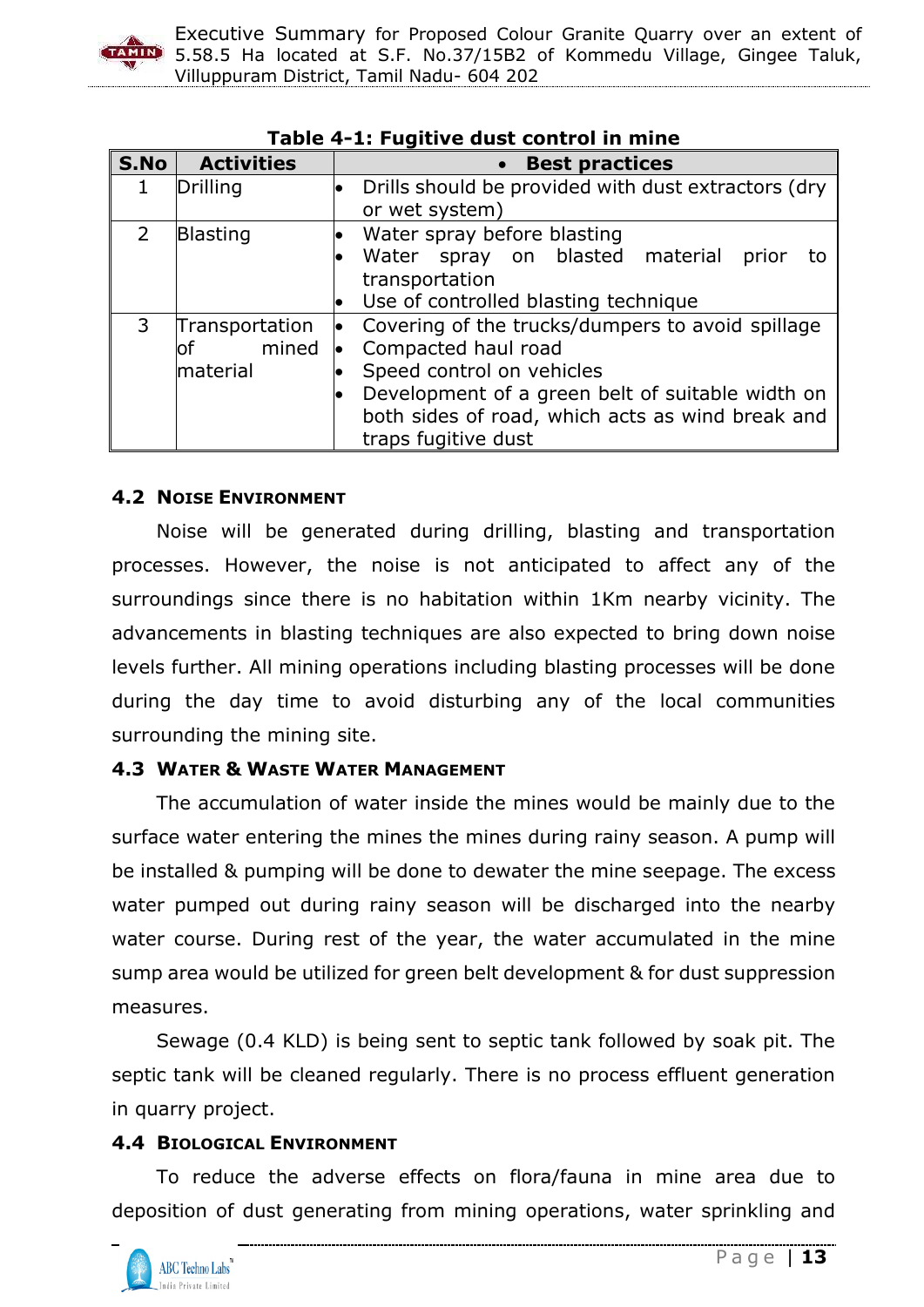

water spraying will be ensured in all dust prone areas to arrest dust generation.

## **4.5 SOLID/HAZARDOUS WASTE MANAGEMENT**

Municipal solid wastes including food waste are being disposed to municipal bin.

## **4.6 OCCUPATIONAL HEALTH & SOCIO ECONOMIC ENVIRONMENT**

Impacts to health can be caused due to exposure to dust in large quantities or accidents that happen during the mining processes like drilling, blasting etc. The impacts can be nullified if safety measures like personnel protection equipment are worn and adequate safety procedures are followed during the mining operations. In terms of socio-economic impacts, there will be a positive impact since jobs will be created for the local community.

## **5 ENVIRONMENTAL MONITORING PROGRAMME**

During the operation of mining, it is important in terms of evaluating the performance of pollution control equipments installed in the project. A monitoring schedule with respect to Ambient Air Quality, Water & Wastewater quality, Noise quality as per Tamil Nadu State Pollution Control Board (TNPCB) will be maintained.

## **6 ENVIRONMENTAL MANAGEMENTAL PLAN**

The Environmental Management Plan (EMP) for the proposed mining operation has to ensure that the residual environmental impacts are minimized, by adopting best possible economically viable techniques. The environmental Management Plan during the operation of the mine shall be directed to the following:

- It should be ensured that all the pollution control/environment management systems are commissioned as part of main equipments, before the commencement of operation.
- Regular monitoring of various components of environment should be undertaken to ensure effective functioning of pollution control measures as well as to safeguard against any unforeseen changes in the environment.
- The recommendations for Disaster Management Plan / Occupational Health and safety Plan should also be implemented along with the commissioning of the project.

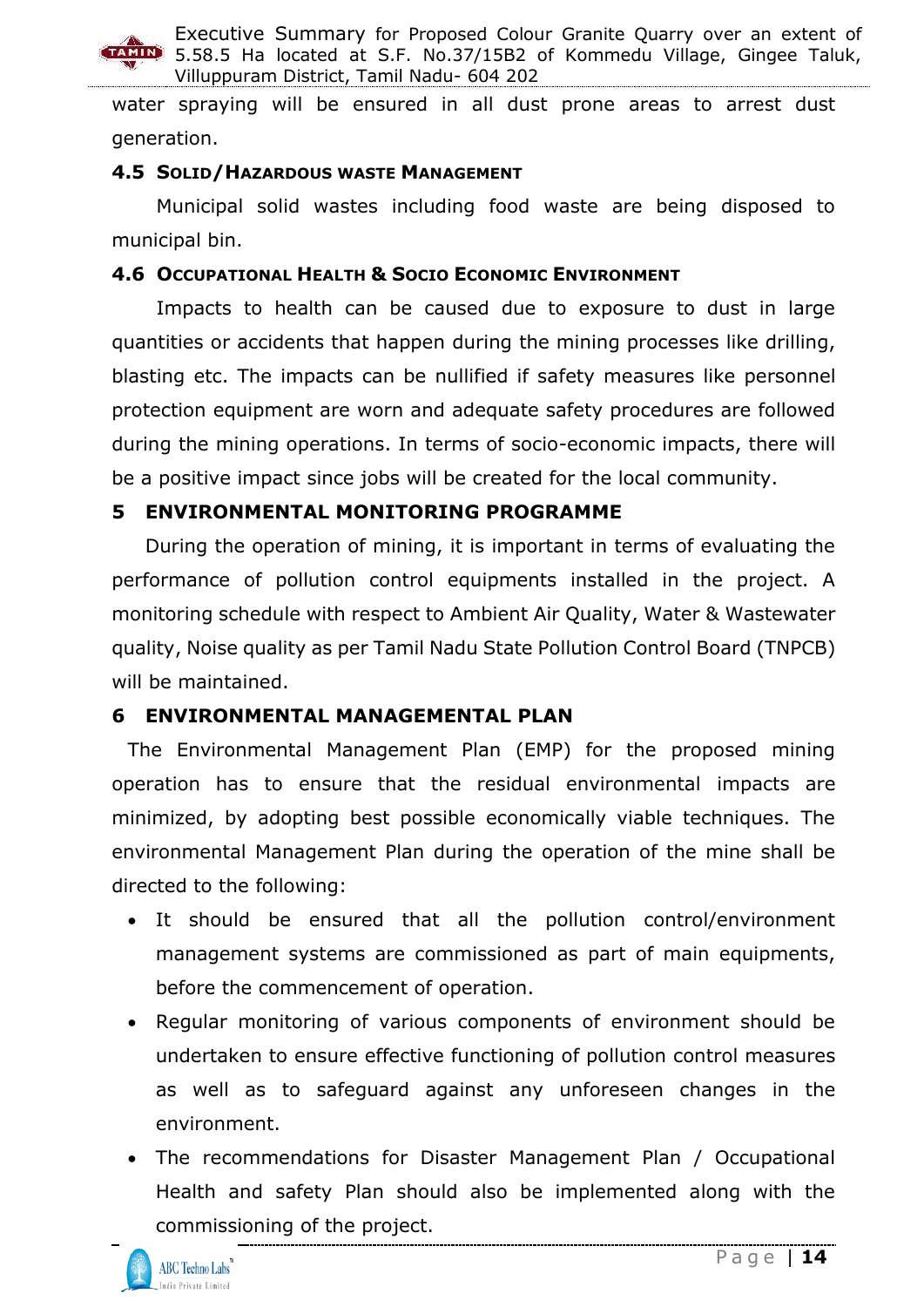

#### **6.1 BUDGET FOR ENVIRONMENTAL PROTECTION**

It is necessary to include the environmental cost as a part of the budgetary cost component. Total of Rs.1,55,000/- allocated for environmental protection activities. Environmental Management cost is given in Table 6-1.

| Table o + Environmental rianagement cost |                           |             |  |  |
|------------------------------------------|---------------------------|-------------|--|--|
| S. No                                    | <b>Details</b>            | Cost in Rs. |  |  |
|                                          | Afforestation             | 30,000      |  |  |
| $\overline{2}$                           | Water Sprinkling          | 50,000      |  |  |
| 3                                        | <b>Water Quality Test</b> | 25,000      |  |  |
| 4                                        | Air Quality Test          | 25,000      |  |  |
| 5                                        | Noise/Vibration Test      | 25,000      |  |  |
| <b>Total</b>                             |                           | 1,55,000    |  |  |

**Table 6-1 Environmental Management cost**

### **7 GREENBELT DEVELOPMENT**

The green belt plantation programme will be continued till the end of the mining operation in the area. In framing out this programme on a sustainable and scientific base, due consultation and coordination with the forest department will be sought. Plants are chosen to provide aesthetic, ecological and economical value. Trees will help to arrest propagation of noise and help to lessen dust pollution due to dust arresting action. The plantation will be developed inside and around the lease area is 0.82.0 Ha, out of 5.58.5 Ha. The soil dumps, are planted to prevent erosion and for stabilization of the soil.

### **8 DISASTER MANAGEMENT PLAN**

The on-site and off-site emergency plans recommend various preventive and protective systems. A protective system includes Site controller, Incident controller and coordinators. Personnel protective equipment to be deployed at the site, control systems and mock drill and simulation exercises, mutual aid schemes, and procedures for Communications, Medical facilities to be provided and procedure for reporting to external agencies.